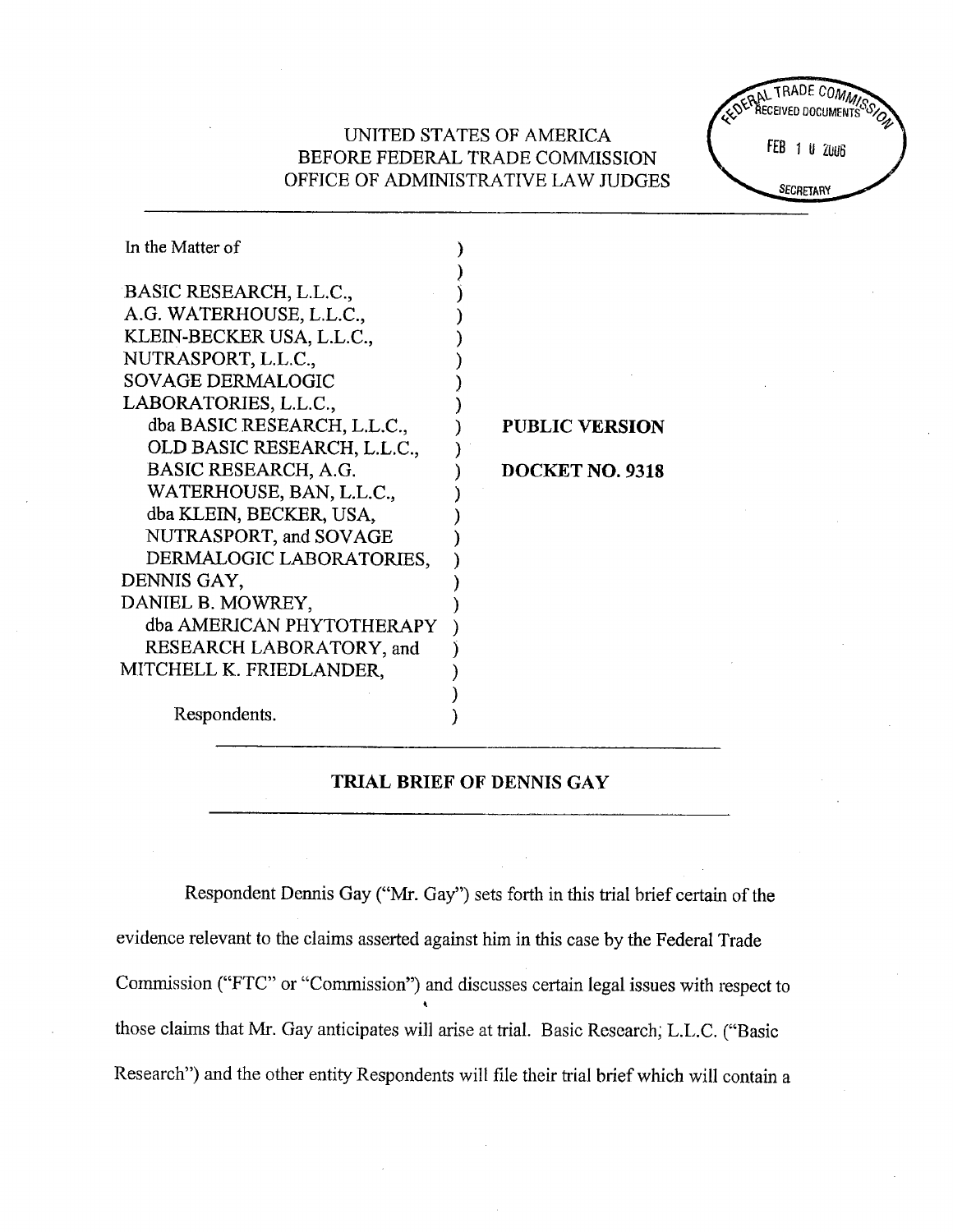more comprehensive discussion of the evidence that will be presented by Respondents at trial and the applicable legal principles. Mr. Gay will not here duplicate that discussion, though he expressly adopts the arguments and proposed findings of fact and conclusions of law set forth in the pretrial brief submitted by the entity Respondents. Mr. Gay specifically focuses here on his personal involvement in the relevant transactions. Proposed findings of fact and conclusions of law are respectfully submitted herewith.

#### FACTUAL BACKGROUND.

Mr. Gay was raised in Payson, Utah. He attended Brigham Young University in Provo, Utah, and received his B.S. degree in computer-aided design drafting with a manufacturig engineering minor in. 1969. After graduatig, Mr. Gay went to work for McDonald-Douglas in Long Beach, California as a computer-aided drafting machine operator. He held varous engineerig positions with McDonald-Douglas in the aircraft and ship building industries during the next three years.

In 1972, Mr. Gay decided to return to Utah and obtained employment at Sperr Univac as an industrial engineer. He was responsible for creating and developing time stadards and work sample studies for the work place and measurig performance . efficiencies of manufacturing personnel buiding layouts. It was here that Mr. Gay acquired hands-on experience with business processes and controls, and developed specialization in overseeing their design and implementation in a business setting.

In 1974, Mr. Gay took a position with National Semiconductor as an industrial engineer. He later became the engineerig manager at National Semiconductor. Mr. Gay

 $\mathfrak{p}$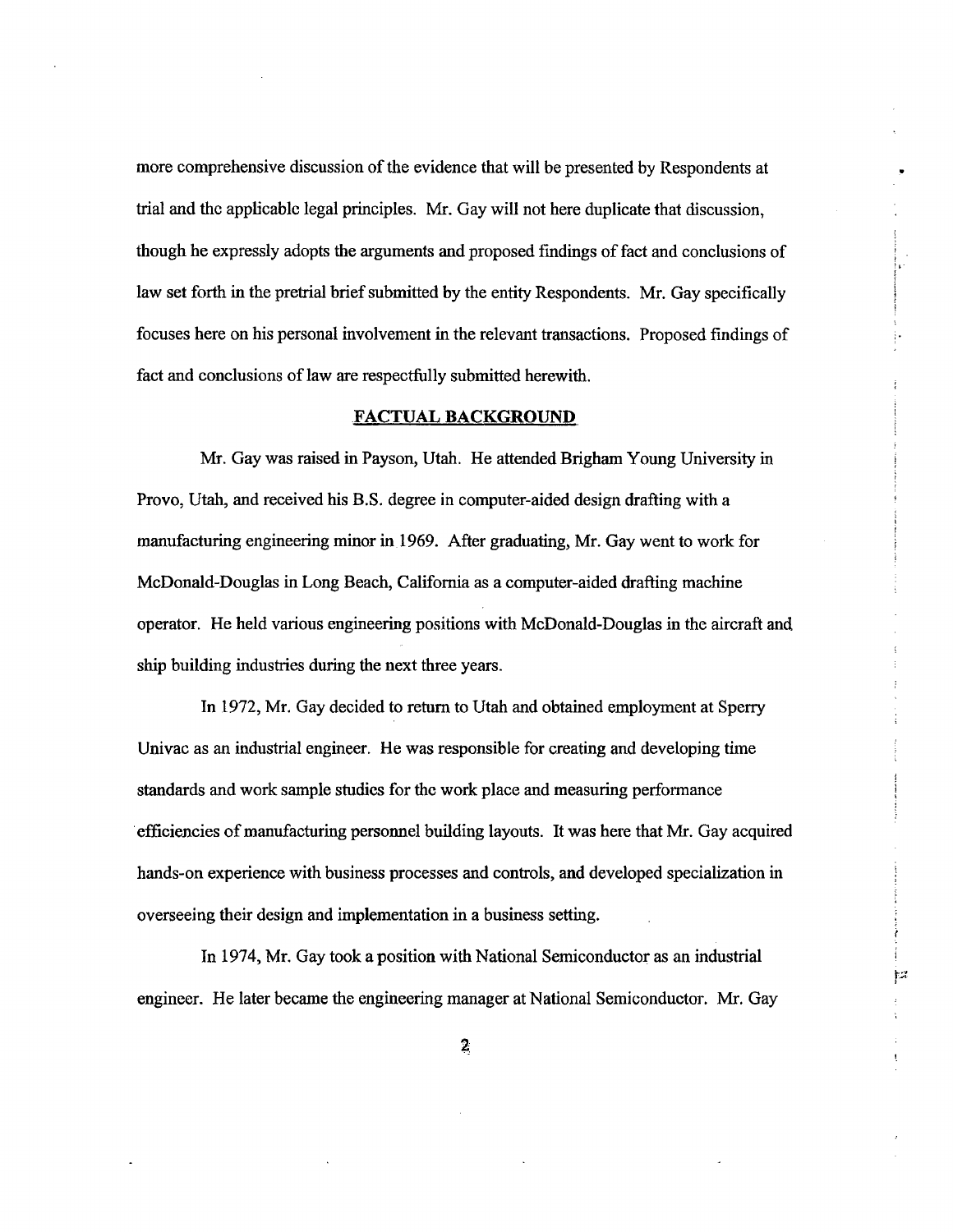further developed and refined his skills developing and implementing business processes while at National Semiconductor. When National Semiconductor decided to move all of its consumer electronics to Southeast Asia, Mr. Gay decided to go into business for himself.

In 1976 or 1977 Mr. Gay purchased a lumber hardware building supply store in his hometown of Payson, Utah. Mr. Gay operated his lumber business until 1982 when he was forced out of business by an arsonist who hit three times in ten days, forcing Mr. Gay to sell out.

After doing some real estate development and consulting for a construction law firm, Mr. Gay went into partnership with an acquaintance with whom he had worked at National Semiconductor, selling diamond bits and diamond segments for drilling projects and doing some real estate developments. Mr. Gay was primarily responsible for the real estate development side of the business which did such projects as constructing buildings for the United States General Services Administration and leasing the buildings to the GSA, as well as constructing buildings for other governmental entities.

Mr. Gay met Dr. Daniel Mowrey In approximately 1985 or 1986. Dr. Mowrey was writing books, giving seminars and doing radio and TV programs on herbal remedies, herbal medicine and the use of herbs for wellness. Dr. Mowrey had been working out of his home. Mr. Gay allowed Dr. Mowrey to use a spare office at the business. That association ultimately led to Mr. Gay exploring aspects of the herbal business and thereafter, in approximately 1992, formng Basic Research, L.L.C., which was a predecessor of the current Basic Research entity.

~

 $^{\circ}$ 

 $, \cdot$ 

¡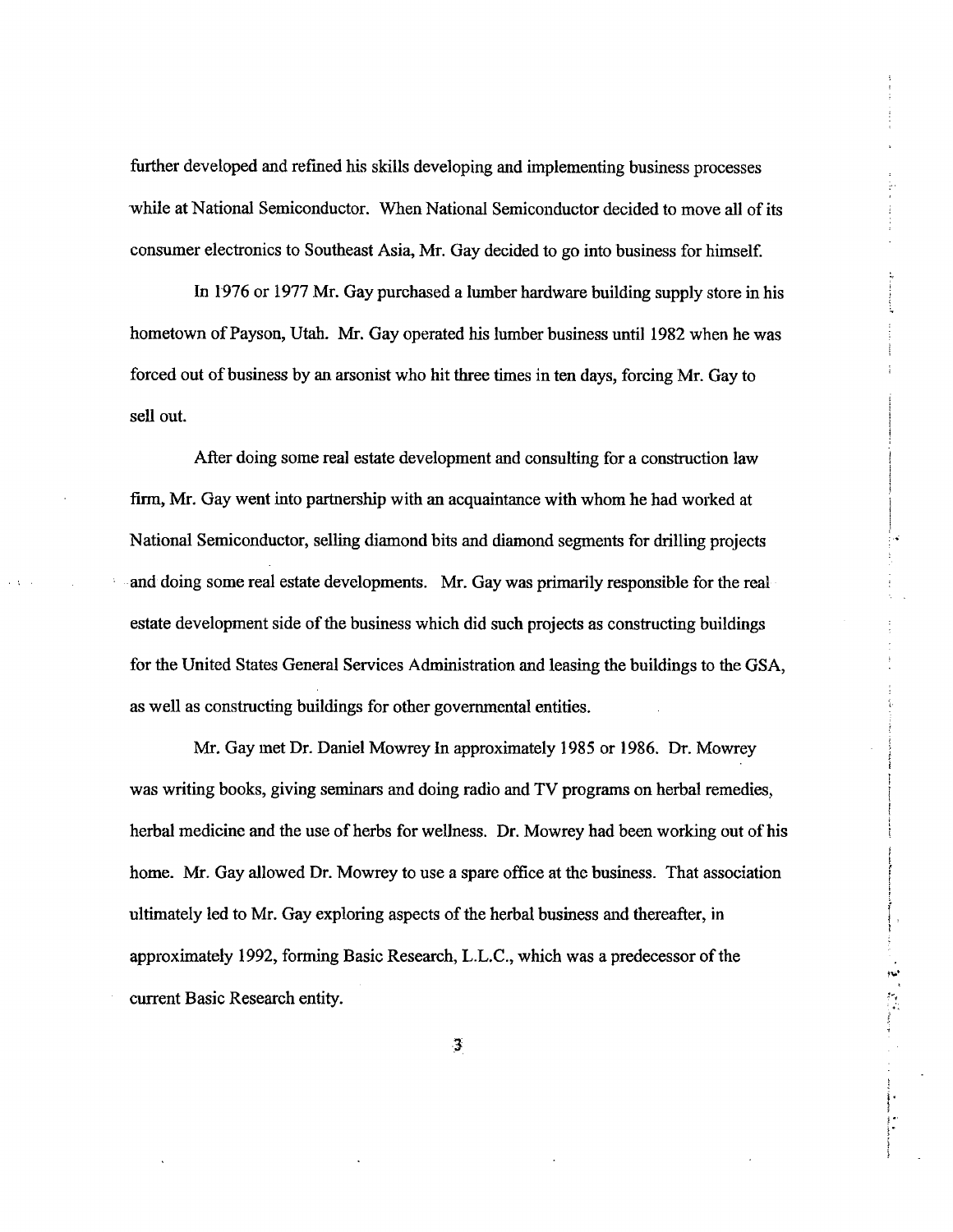Basic Research, L.L.C. was formed to create dietary supplements and sell wholesale to health food stores. Dr. Mowrey had his own company, American Phytotherapy Research Laboratories ("APRL"). Dr. Mowrey became a consultant for Basic Research, L.L.C. He created the formula for Basic Research's first product, Thermadrene, that Basic Research sold to chiopractors and through chiropractic offices. Thereafter, Basic Research sold other dietary supplements that had been created by Dr. Mowrey. They sold their products through health food stores, chiropractors and some medical doctors. Mr. Gay's duties related primarly to the manufàcturing and business adminstration side of the business.

As detailed more fully in his pretral brief, Dr. Mowrey had extensive experience and expertse in the area of herbs. Dr. Mowrey had obtained a Ph.D. in experimental falski jug psychology from Brigham Young University with an emphasis on psychopharacology, which is, the study of the relationship between drugs and behavior and involved an understanding of physiology and biochemistry. Dr. Mowrey had written his thesis on the effects of herbs on the central nervous system and had been writing books and researching for years the effects of herbs and what they could do. Dr. Mowrey wrote a book entitled Scientific Validation of Herbs that Mr. Gay understood was widely regarded as the bible in the industry. Numerous people in the health food industry and the health industry, including medical doctors, would call Dr. Mowrey for advice. Dr. Mowrey also conducted research and authored aricles on the use of ginger for motion sickness, which use has now become common knowledge.

 $\ddot{\phantom{1}}$ 

 $\overline{\Omega}$ 

fl-j

4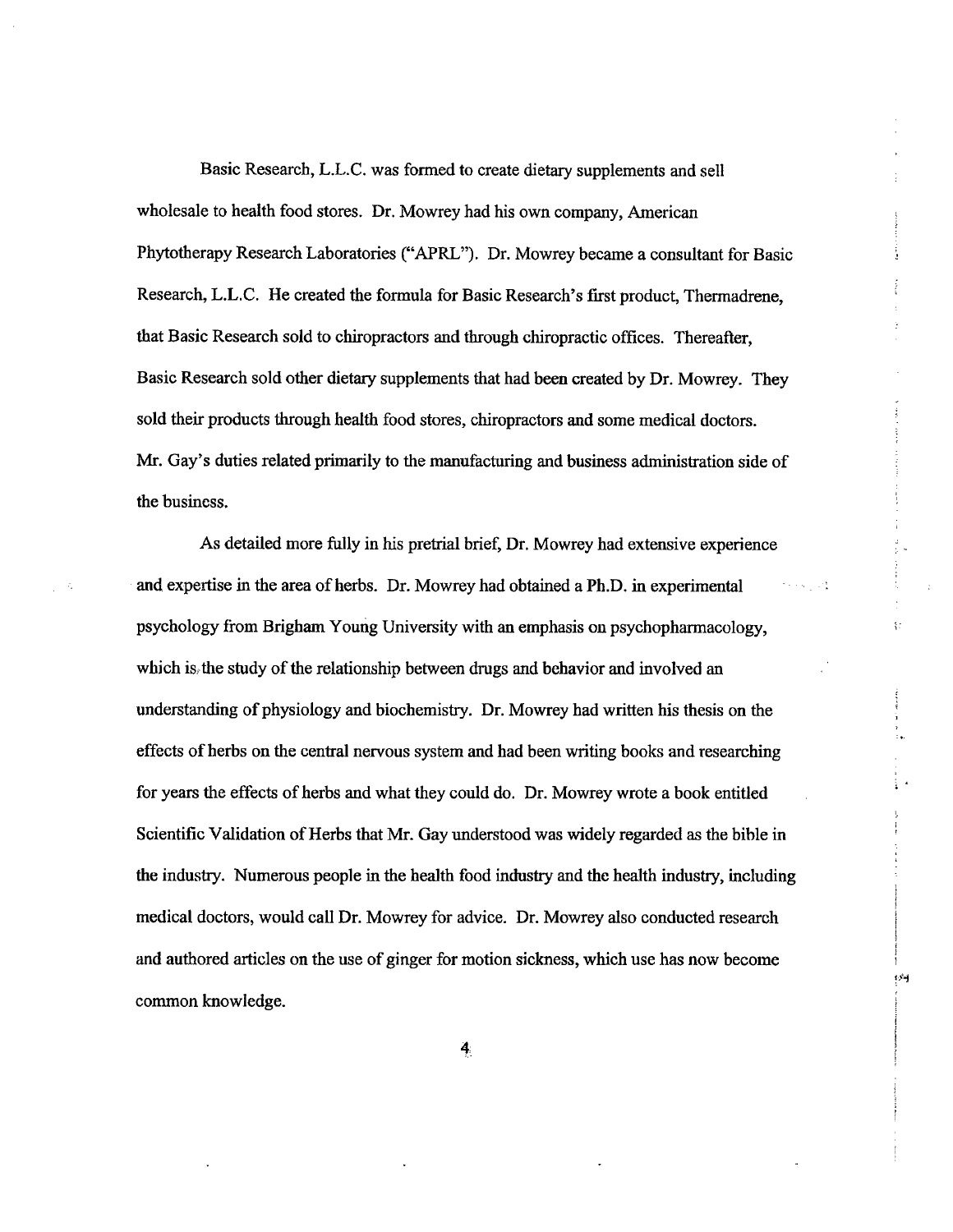Mr. Gay was only involved part time with Basic Research, L.L.C., until approximately 1996 when he began devoting himself full-time to the business. Mr. Gay was the CEO in charge of running the day-to-day operations of the business on the adminstrative side. Early-on in the life of Basic Research, L.L.C., Mr. Gay, based upon his prior engineerig and employment experience, determined that there must be a rigorous process in place to attempt to ensure that in the manufacturing and marketing of its products Basic Research, L.L.C. met all applicable FDA, FTC and other laws and regulations before the company even decided to go forward with a new product or. marketing.

As a businessman with an engineerig background, Mr. Gay decided he needed to involve in the process others who had the expertise he lacked personally with the medical/scientific, marketing and legal issues associated with new product development and marketing. The process Mr. Gay established required that before any product or advertising release: Dr. Mowrey (and later other affiliated scientists), marketing and legal counsel all had to approve the product and/or advertsing to ensure that there was a reasonable basis for believing that the product worked, that the claims about the product were true and that all laws and regulations had been fully complied with by the company. In the established process, anyone involved could veto any product or advertising. In fact, Mr. Gay relied upon those in the process with the expertise he lacked to exercise their professional judgment when reviewing products and adversing to do exactly that-veto a product-if it failed to meet the required legal and regulatory standards, including the FTC's

.1 ! i i ,. ¡Pi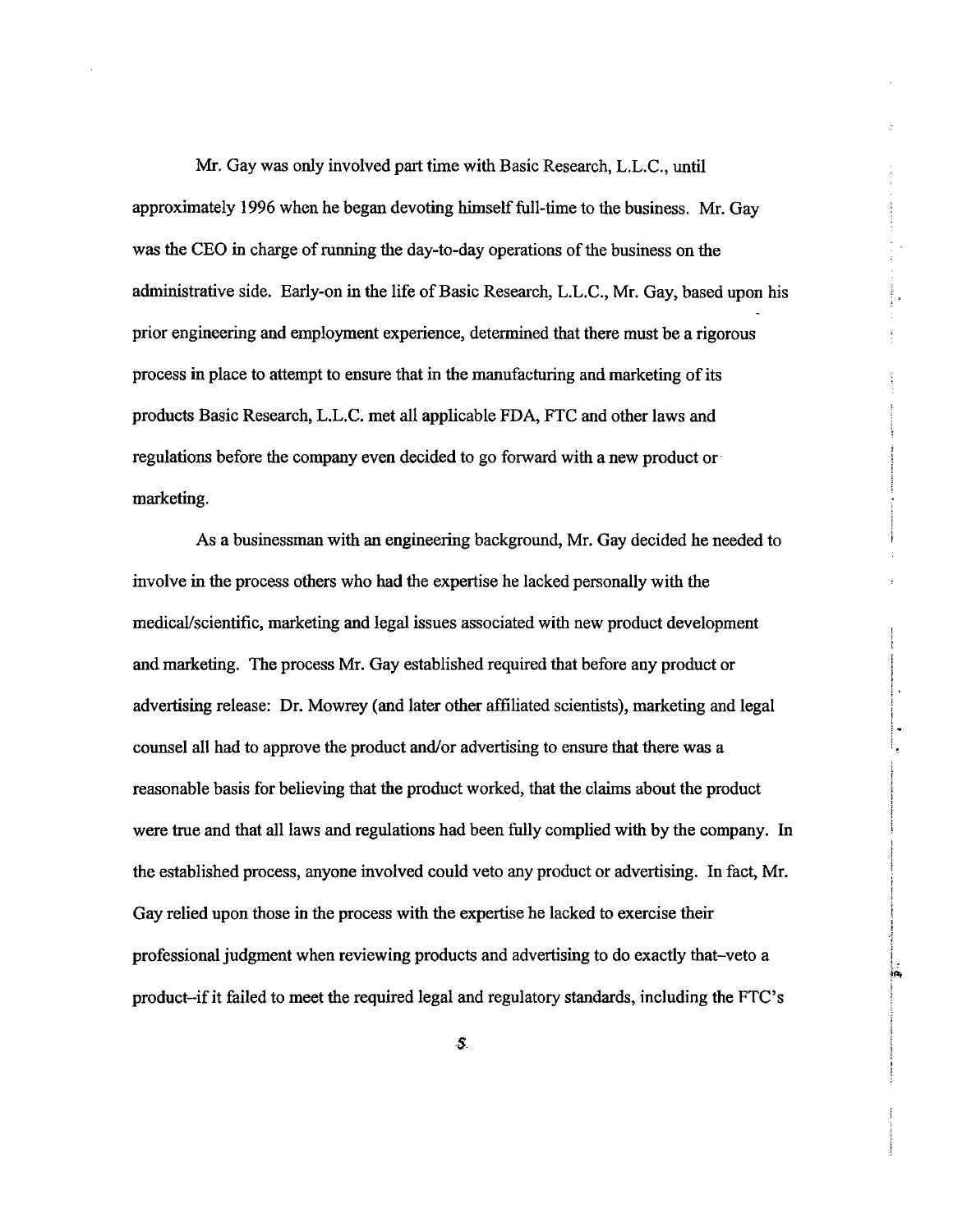"competent and reliable scientific evidence" standard, as those standards were then understood by Basic Research's lawyers.

Basic Research's research and development team, headed by Dr. Mowrey, did ongoing research identifyg substances that may have some application for products based on research that had been reported in the scientific literature and related sources, including pharmaceutical companies that had conducted research that could be applied in a nutraceutical format. Dr. Mowrey's research was extraordinarly expansive. He reviewed information about countless substances, carefully selecting only those with rigorous scientific support for further examination. As part of this process, Dr. Mowrey necessarily rejected the notion of developing products for countless substances he believed were lacking in scientific support despite their widespread use by other of Basic Research's competitors.

 $\ddot{\cdot}$ 

~

As the research was gathered, the creative team would review the science with the research team to determine whether any of the science appeared to have potential for a beneficial, commercially feasible product. If so, the creative team would begin working on a product concept and a product marketig concept with the scientific research. Though a collaborative process, the marketing and research and development people would develop a product with a proposed marketing campaign. The marketing materials would then go back to the research and development group for review to ensure any claims were supported by the scientific information. If it was not, research and development would send the marketing material back to the creative team with feedback used to limit the marketing to

6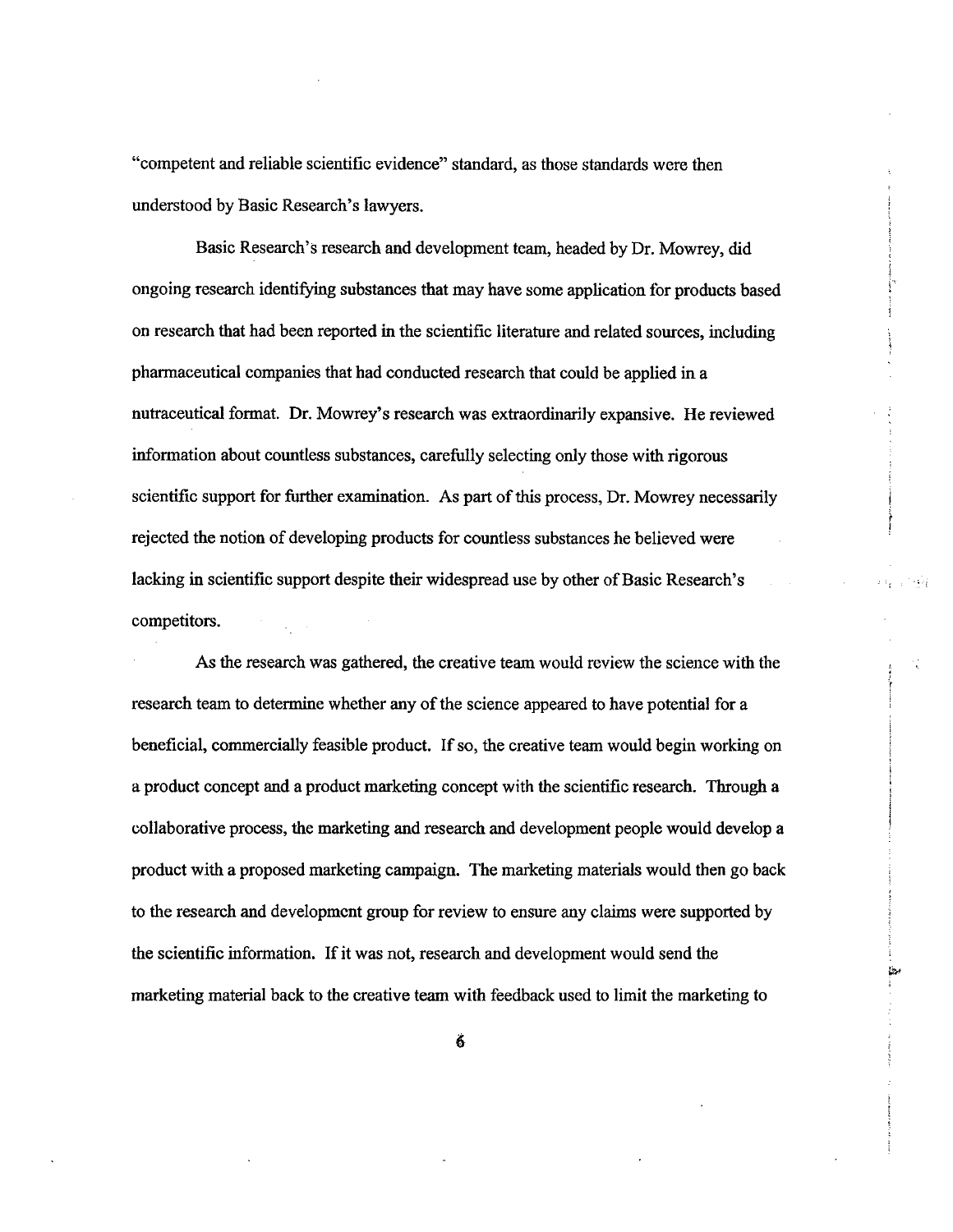only those claims that were adequately supported. This par of the process continued until both research and development, and marketing, were satisfied that the product and any marketing were properly supported.

Once that part of the process concluded, the product and/or marketing information would then be turned over to the legal group to review, comment upon and/or modify to further ensure compliance with the legal and regulatory standards as they were understood by the lawyers. No product or marketing material was released in the marketplace unless and until each part of the review process was completed and each group was satisfied that the standards had been met. A complete consensus was thus required. Mr. Gay designated an in-house legal compliance officer, Carla Fobbs, to execute and oversee the process, and to ensure that each step was met before any product or marketing was released. Ms. Fobbs...  $\mathbb{R}^n$ reported directly to Mr. Gay.

The process worked. Research and development rejected for lack of sufficient scientifc support product ideas for may substances, including for example hoodia and garcina cambogia, despite their use in commercial products available from Basic Research's competitors. The legal team rejected proposed marketing materials on the basis that it failed to adequately satisfy the legal and regulatory stadards that applied.

,. r

 $i$ 

During the early years, Basic Research did not engage in much advertising. When it later began substantial advertising, the process described above was aleady in force to attempt to ensure that all ads were truthful, that there was a reasonable basis for any claims made in the ads and that all laws and regulations had been fully complied with by the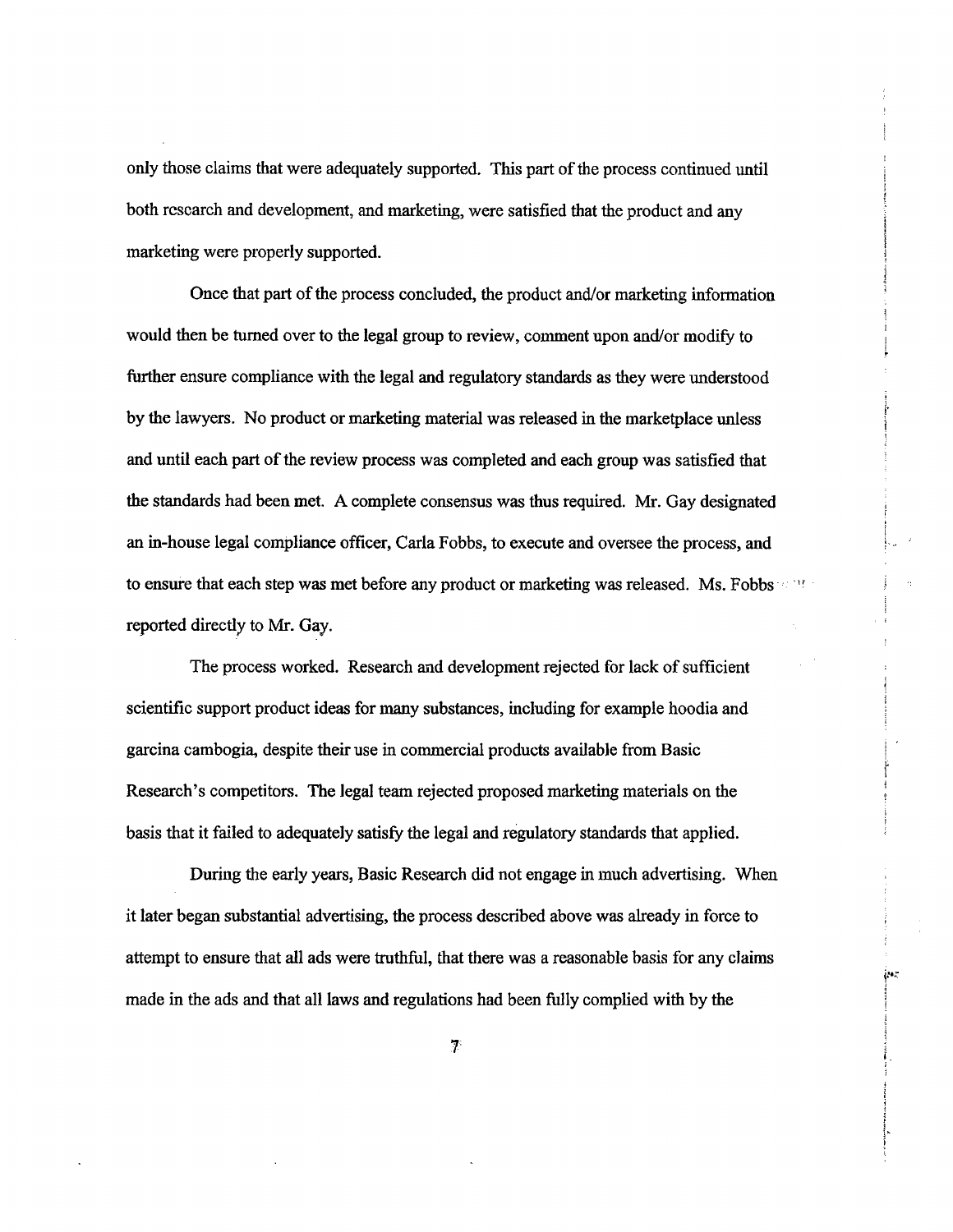company. Mr. Gay was informed and reasonably believes the substantiation for all the claims of all products was assembled and maintained by Basic Research.

Mr. Gay was not directly involved in creating any of the ads published by the entity Respondents, including the ads that are chalenged in this action. His role as CEO was primarly admistrative and as a process supervisor. He set up the processes, oversaw the hirig of quaified individuals to paricipate in the process, and made sure that the processes were followed so that no ad was placed until it had been approved by scientific, marketing and legal.

No product was ever manufactured or marketed and no ad was published by Basic Research, L.L.C. or any of the companies later formed with respect to specific products, including the entity Respondents in this action, unless scientific, marketing and legal had all approved the product or ad.

Although Mr. Gay had the ultimte say on whether an ad would be published, he did not have the technical or legal expertsc to make the judgments described above on his own. Where it was necessary for him to be personally involved in the process due to disagreement between one or more of the groups assessing a product or advertisement, Mr. Gay worked with his team to facilitate further discussion until a complete consensus was achieved.

Mr. Gay ultimately approved the ads in good faith, and in reasonable reliance on the fact that scientific, marketing and legal groups had all approved the ads and were satisfied that the stadards were met. Mr. Gay believcd at the times the ads were published

f"'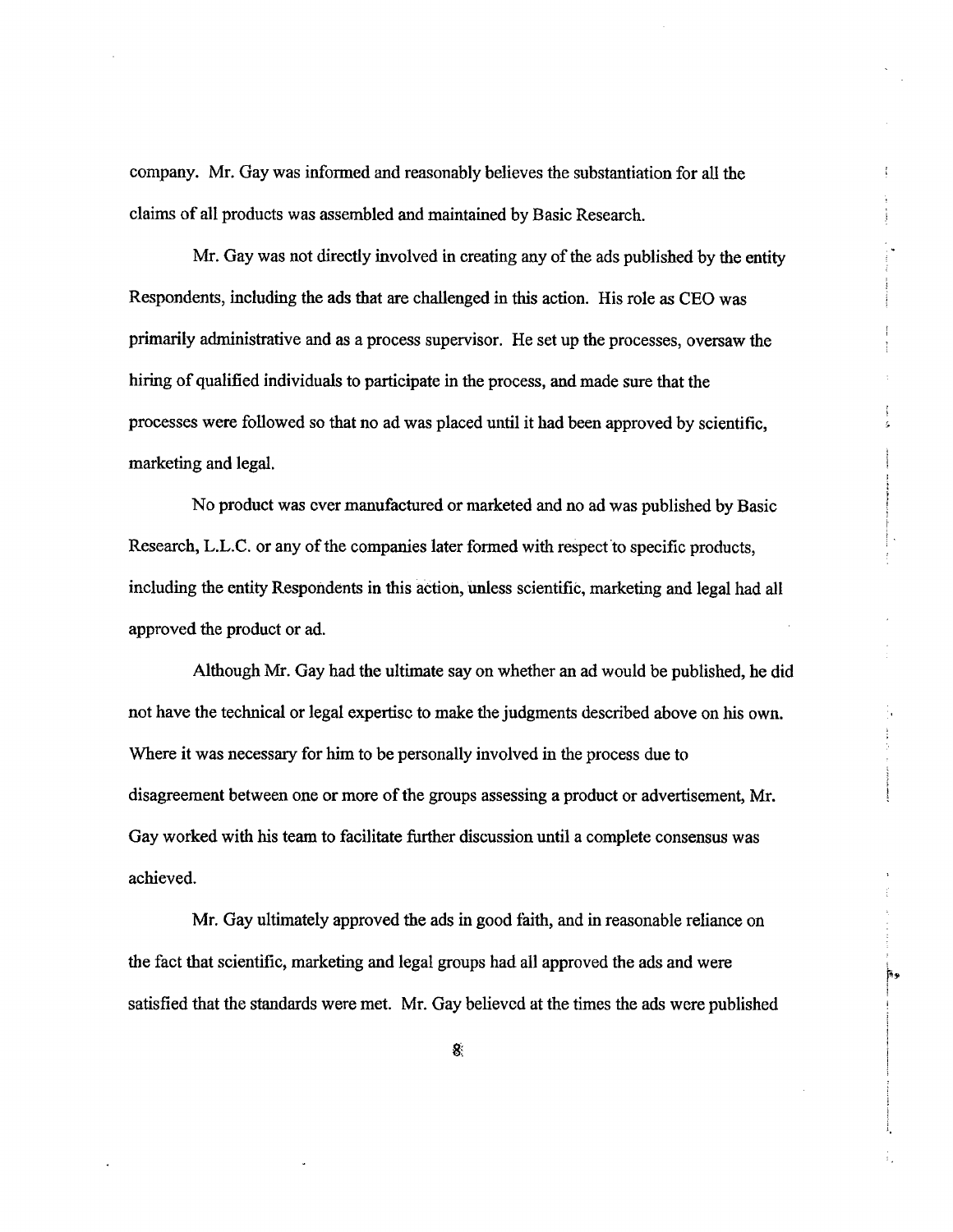and still believes that the challenged ads were truthful, that they complied with all applicable laws and regulations and that there was a reasonable basis for the claims made in the ads based on the rigorous approval process the ads went through before being published, together with Mr. Gay's confidence in the competence and integrity of the individuals who l' approved the ads.

f.

÷.

In short, no ads were published until Mr. Gay was confdent that those ads were trthful and met all legal requirements and that the products worked as advertsed. In fact, to fuher assure customer satisfaction, Basic Research offered and fully backed a 100% money back guaranty on all of its products. It was and remains to this day Mr. Gay's intention and desire to ensure that Basic Research and its related entities fully comply at all times with its legal obligations, including FTC regulations.

#### **DISCUSSION**

# A. MR. GAY HAS NO DIRECT PARTICIPANT LIABILITY BECAUSE HE ACTED REASONABLY AND IN GOOD FAITH IN APPROVING THE CHALLENGED ADS.

Respondents intend to prove at trial that there was a reasonable basis for all of the challenged ads and that those ads did not violate the Federal Trade Commission Act (the "FTCA"). However, even if it is wrongly assumed for argument that one or more of the ads violated the FTCA, the evidence wil demonstrte that Mr. Gay is not individually liable for restitution and that no injunctive relief should be granted agaist Mr. Gay.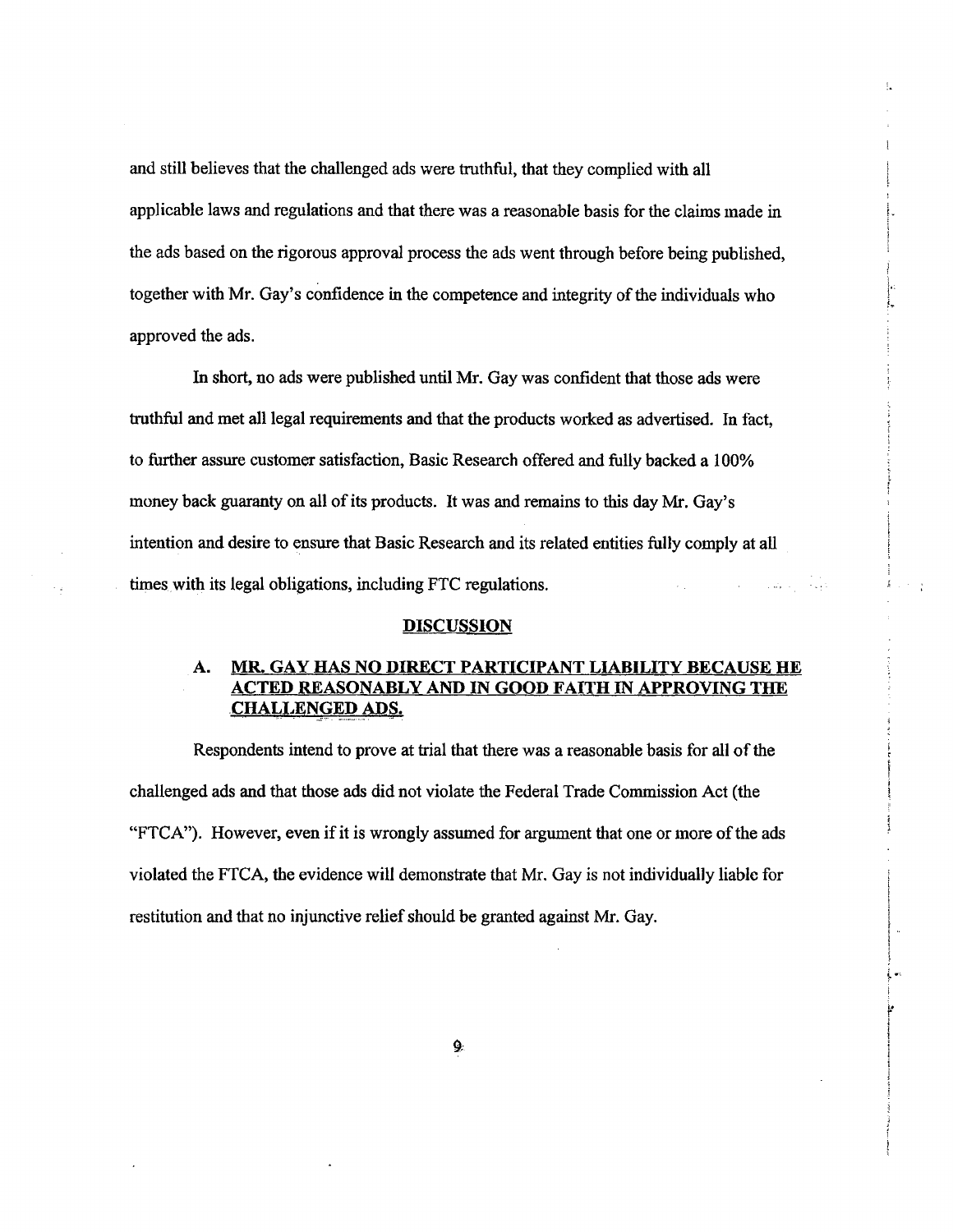#### 1. Restitution.

In order to impose restitution liability upon Mr. Gay, the Commission is required to prove that he participated directly in the alleged wrongful acts or had the authority to control them and, in addition, that Mr. Gay "had actual knowledge of the material misrepresentations, was recklessly indifferent to the truth or falsity of a misrepresentation, or had an awareness of a high probabilty of fraud along with an intentional avoidance of the truth." FTC v. Garvey, 383 F.3d 891, 900 (9<sup>th</sup> Cir. 2004). See also FTC v. Publishing Clearing House, Inc., 104 F.3d 1168, 1171 (9<sup>th</sup> Cir. 1997).<sup>1</sup>

i.

I"...

Mr. Gay has no liability for restitution because the evidence wil demonstrate that he did not have any actual knowledge of any material misrepresentations nor was he recklessly indifferent to the truth or falsity of a misrepresentation, nor did he have an awareness of a high probability of fraud and intentionally avoid the truth. Mr. Gay had little or no direct paricipation in creating the ads. Because Mr. Gay did not have the scientific expertise to personally evaluate the effcacy of the products, the validity of studies that had been done by others or whether the ads complied with the law, he set up a specific process within the Respondent companies for attempting to ensure that the ads were truthful, that there was a reasonable basis for the claims made in the ads and that the ads complied with all FDA, FTC and other applicable laws and regulations.

 $\frac{1}{1}$  In this regard, the Commission has alleged a common enterprise theory in this case. However, the common enterprise theory only applies to corporate respondents and not to individuals. In Re. Telebrands Corp., Docket No. 9313, Initial Decision (September 15,2004).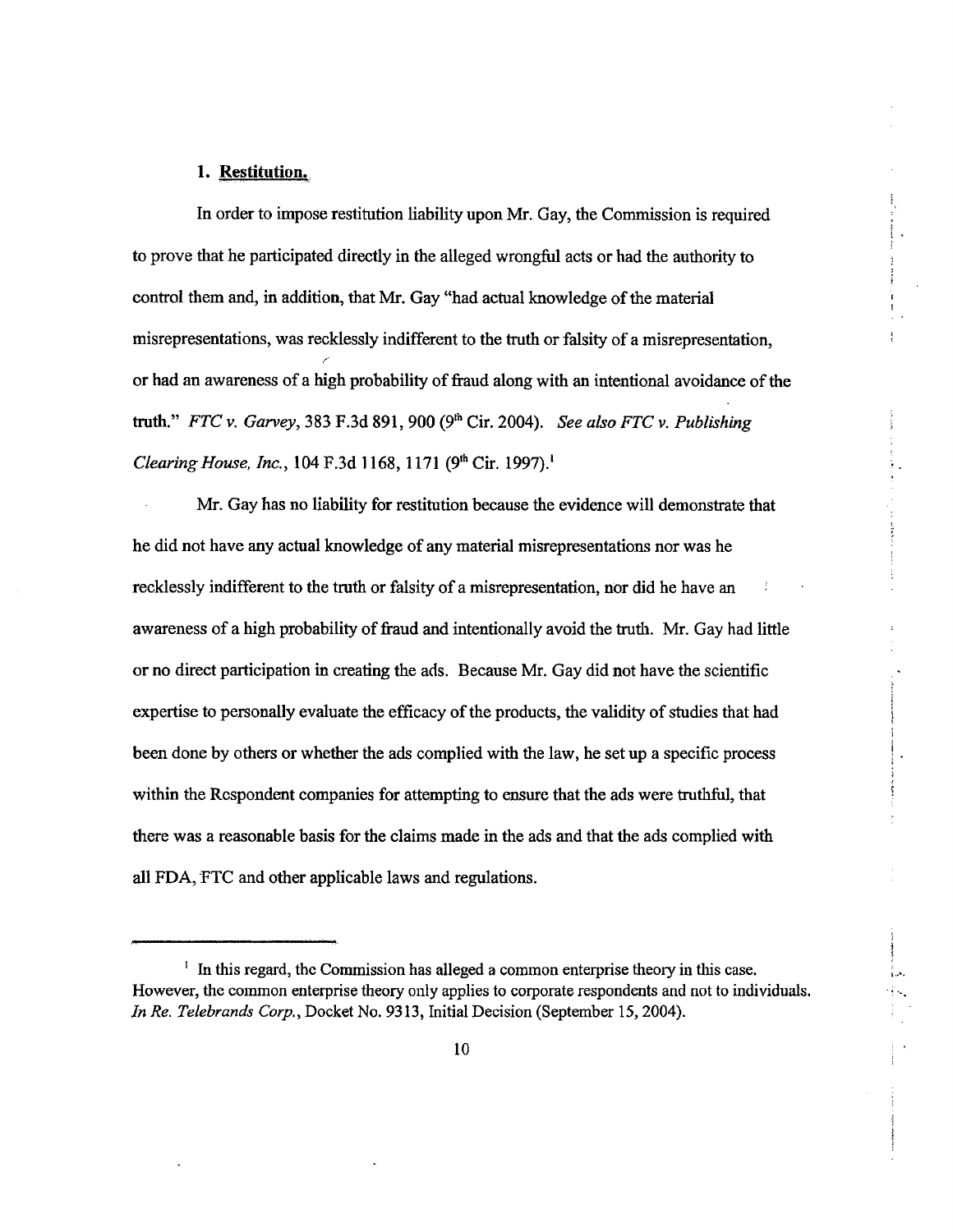The Respondent companies did not go forward with the manufacturing and/or marketing of any product until the scientific group, the marketing group and legal counsel all approved the product. This same process was employed to insure that the ads placed by the Respondent companes were proper. Mr. Gay relied upon the expertise, investigation and work of these qualified people in approving the ads. He relied upon Dr. Mowrey and the other scientists to ensure there was a reasonable basis for believing that the products worked, *i.e.*, that used in accordance with the directions and in conjunction with exercise and/or reduced caloric intake, that the products would assist in weight loss. He relied upon Dr. Mowrey and the other scientists to ensure any studies referred to in ads were valid scientific studies that supported claims made in the ads. He relied upon lawyers for the companies to review the ads and the product labeling to ensure compliance with applicable laws and regulations, including those of the FTC. Only after this rigorous process was complete did Mr. Gay approve the ads based upon his reasonable, good faith belief that the ads were proper.

There is no evidence that Mr. Gay possessed actual knowledge that any of the challenged ads violated the law or were otherwise false or misleading or that there was no reasonable basis for the claims made in the ads. Indeed, Mr. Gay knew that the Respondent companies received a large volume of letters, e-mails and other communications from its customers praising the products and recounting customer successes with the products.

In FTC v. Garvey, supra, Mr. Garvey had been a media spokesman for various weight loss products. The Ninth Circuit held that he had no individual liability for

 $...$  $r \sim$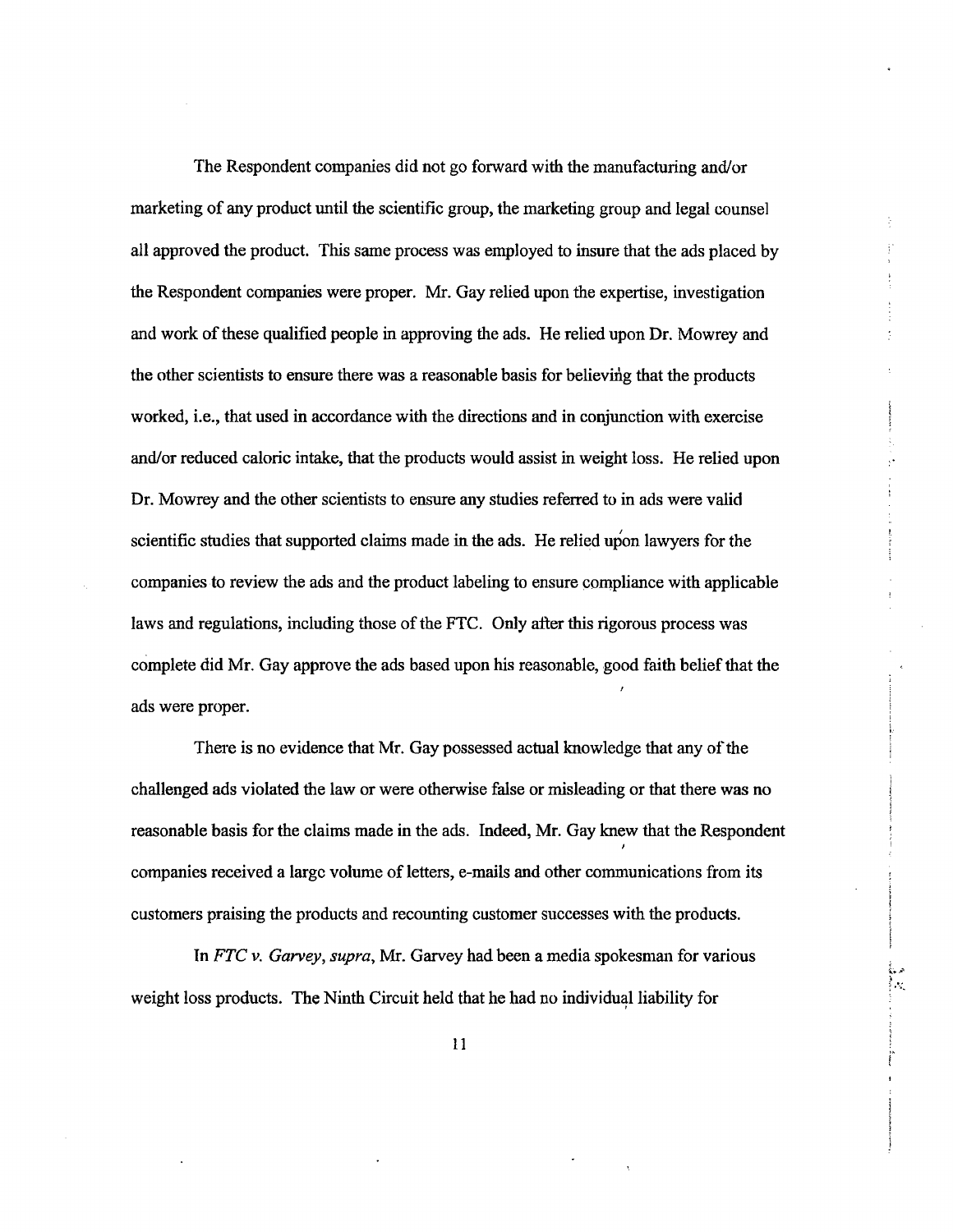restitution because he had no actual knowledge of any alleged material misrepresentations concerning the product and that he had relied, among other things, upon booklets and a study furished to him by the company. The Ninth Circuit concluded that it was reasonable for Mr. Garvey to have believed that the information supported the representations he made and that he was not recklessly indifferent to the truth of his statements or aware that fraud was highly probable and intentionally avoided the truth.

Mr. Gay did not know of any misrepresentations, he was not reckless and he did not intentionally avoid the truth. Instead, based on his training as an engineer and his previous work experience with business controls and processes, he set up a process that he fully believed would ensure that any advertising was proper and legal. Mr. Gay had no scientific training; he had no experience with herbs; he had no legal training; Mr. Gay  $\sim$   $\sim$ believed in the products, believed in the competency and integrty of the individuals who participated in the rigorous process he created, and who developed the ads and determined they satisfied the legal standards, and he only approved the ads on that basis.

#### 2. Injunctive Relief.

No injunctive relief would be appropriate againt Mr. Gay even if the Commission could prove that the ads violated the law (which the Commission cannot do).

1."

,~'"

Mr. Gay did not paricipate directly in the creation of the ads, although he gave ultimate approval to them and had the authority to control their release. Nevertheless, injunctive relief against Mr. Gay would be inappropriate. In order to obtain injunctive relief, the Commission is required to show that there is a reasonable apprehension of futue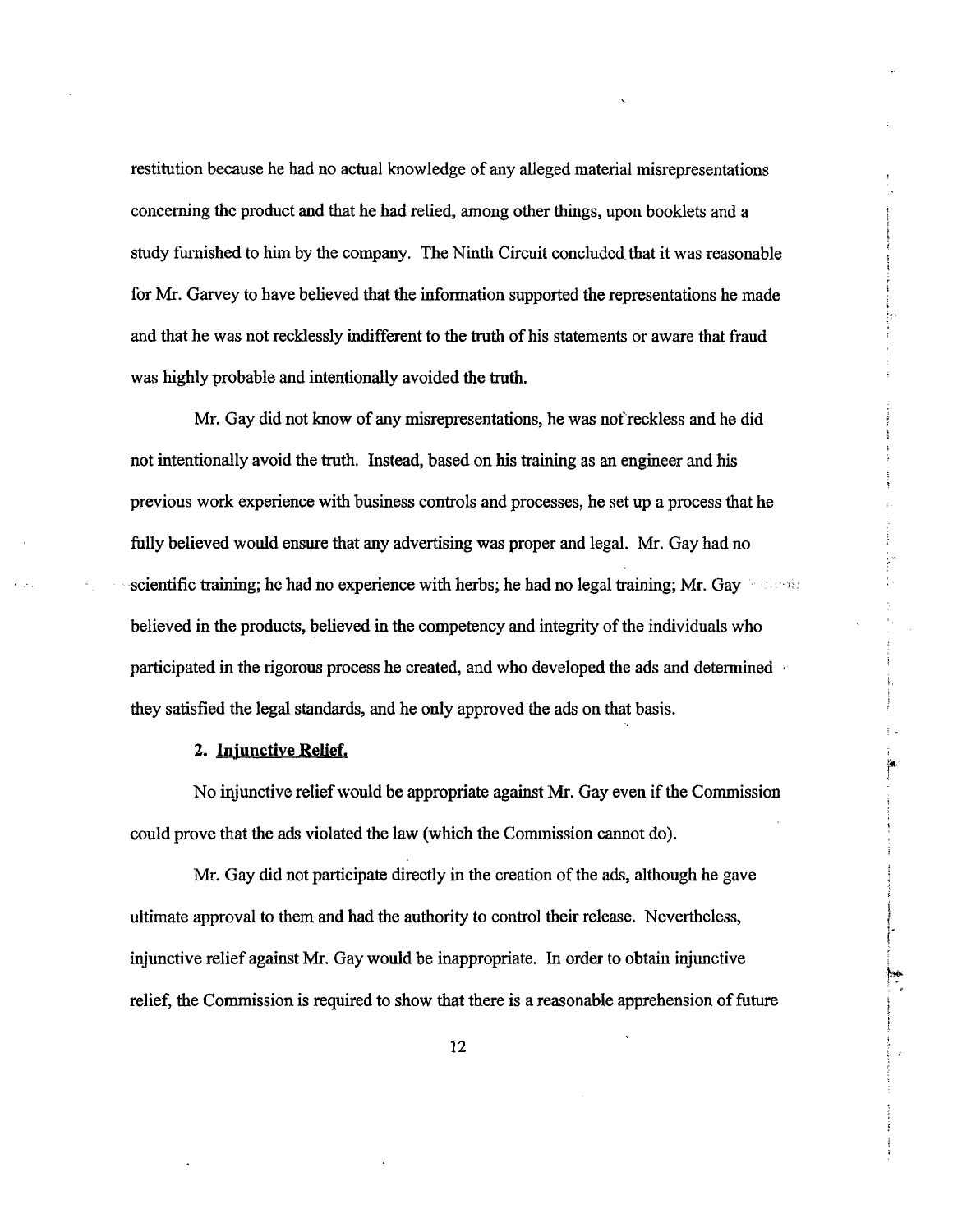violations of the FTCA by Mr. Gay. United States v. w.T. Grant Co., 345 U.S. 629,633 (1953); Commodity Futures Trading Commission v. British American Commodity Options Corp., 560 F.2d 135 (2<sup>nd</sup> Cir. 1977); FTC v. Atlantex Associates, 1987 WL 20384 \*13 (S.D. Fla. 1987), aff'd 872 F.2d 966 (11<sup>th</sup> Cir. 1989). The Commission cannot satisfy that prerequisite. As demonstrated at length above, Mr. Gay acted in good faith and reasonably in giving ultimate approval for the ads. He did not act fraudulently or deceptively or recklessly in approving the ads. He set up a detailed process in the companies that he believed would ensure the ads were proper and legal. There is no need for an injunction against Mr. Gay; it would serve no valid public purpose.

!'

.. .~

~'5

#### FINDINGS OF FACT

- (1) At all relevant times, Respondent Dennis Gay ("Mr. Gay") has been the Chief Executive Officer of each of the limited liability company Respondents. In that capacity, he is responsible for supervising the daily operations of the companies. His duties are basically administrative. See January 7, 2005, Deposition of Dennis Gay, at 134.
- (2) Mr. Gay received a B.S. degree in computer-aided design drafting with a manufacturing/engineering minor from Brigham Young University in Provo, Utah in 1969. *Id.* at 10.
- (3) After graduating, Mr. Gay held various engineering positions with McDonell-Douglas, Sperry Univac and National Semi-Conductor until approximately 1976 or 1977 when he decided to go into business for himself. At that time,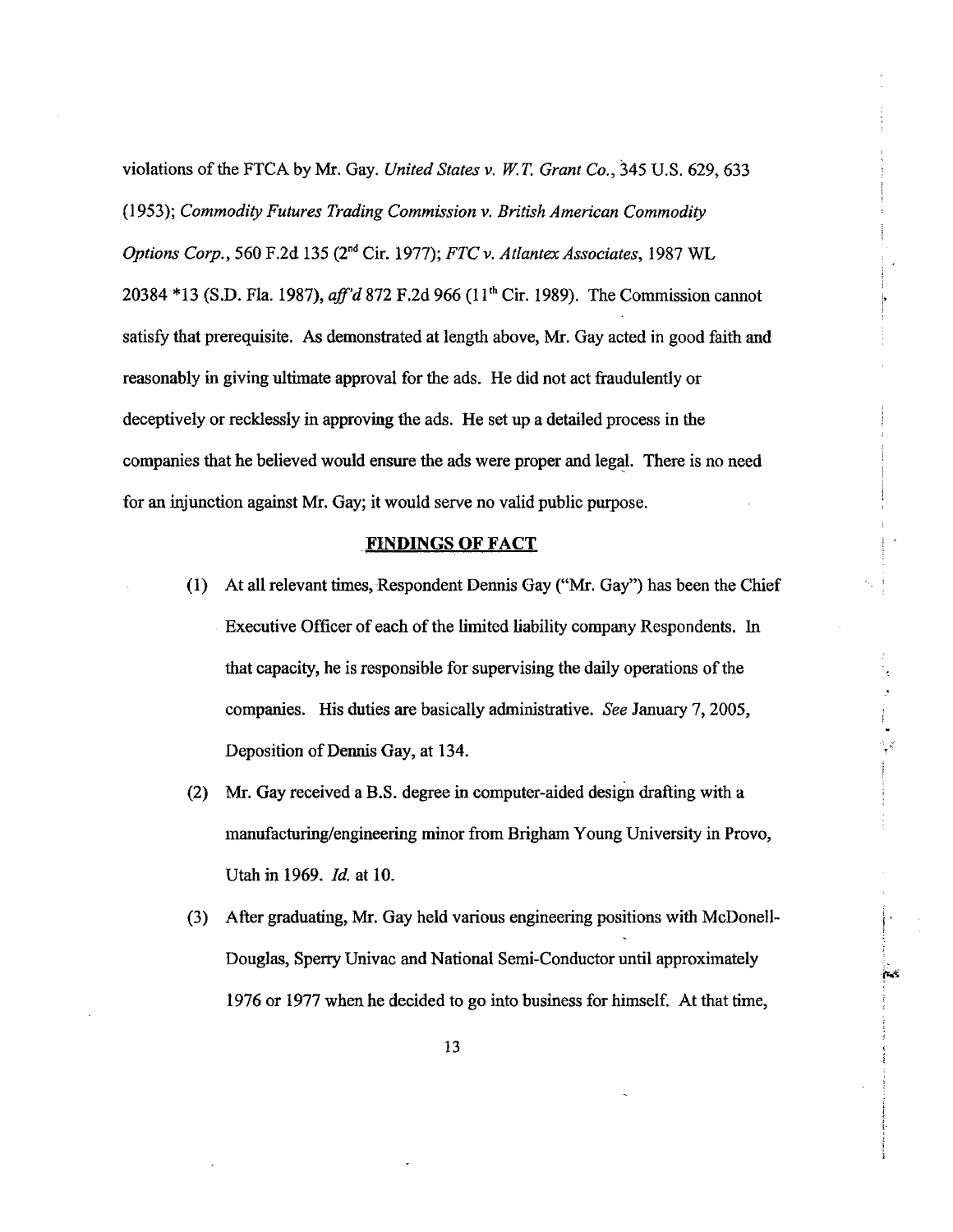Mr. Gay purchased a lumber hardware building supply store in his hometowu of Payson, Utah, which he opcrated until 1982 when he was forced out of business by an arsonist who hit three times in ten days. *Id.* at 13-34.

- (4) Mr. Gay subsequently went into parnership with an associate with whom he had worked at National Semi-Conductor, doing real estate developments and selling diamond bits and diamond segments for drilling projects. Mr. Gay was responsible for the real estate development side of the business. *Id.* at 40-44.
- (5) In approximately 1985 or 1986, Mr. Gay met Dr. Daniel Mowrey ("Dr. Mowrey"). Dr. Mowrey was writing books, giving seminars and doing radio and television programs on herbal remedies, herbal medicine, and the use of herbs for wellness. Dr. Mowrey had been working out of his home. Mr. Gay allowed Dr. Mowrey to use a spare office at the business. This association ultimately led to Mr. Gay going into the herbal business and, in approximately 1992, forming Basic Research, LLC, which was a predecessor of Respondent Basic Research, LLC ("Basic Research"). Id. at 46-49.
- (6) The original Basic Research, LLC was formed to create dictary supplements and sell wholesale to health food stores.  $Id$ , at 52,58.

.<br>.<br>. ¡

(7) Dr. Mowrey, though his company, American Phytotherapy Research Laboratories ("APRL") became a consultant for Basic Research. Dr. Mowrey created the formula for Basic Research's first product,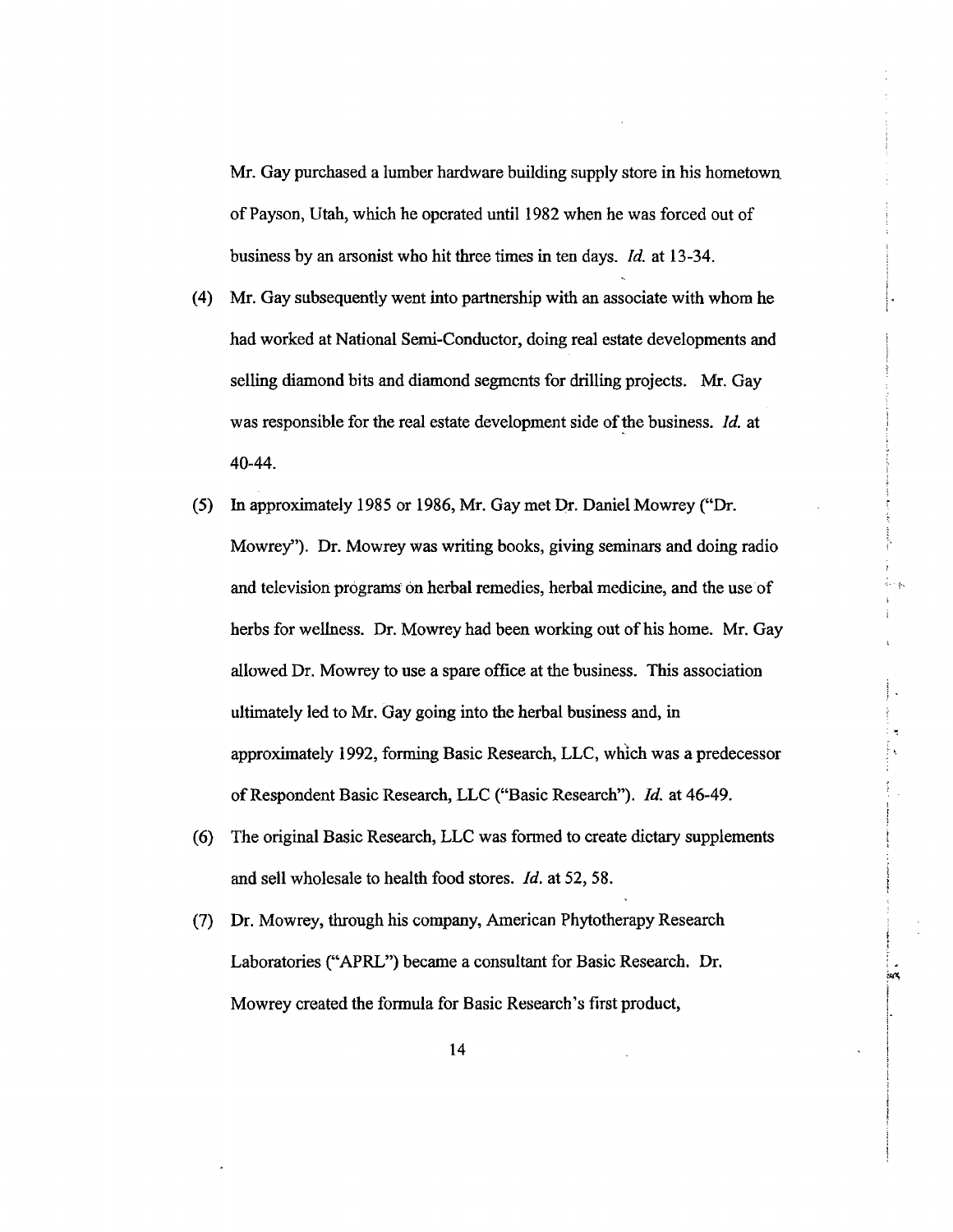Thermadrene, that Basic Research sold to chiropractors and to chiropractors' offices. Thereafter, Basic Research sold other dietary supplements that had been created by Dr. Mowrey. Basic Research sold its products through health food stores, chiropractors, and some medical doctors. *Id.* at 52-59.

- (8) Mr. Gay's duties with Basic Research, LLC were principally on the manufacturing and business administration side of the business. Dr. Mowrey, as a consultant, researched, investigated and created new products. ld. at 58-62.
- (9) Dr. Mowrey had extensive experience and expertise in the area of herbs. He had obtained a Ph.D. in experimental psychology from Brigham Young University with an emphasis on psychopharmacology, which is the study of the relationship between drugs and behavior and involves an understanding of physiology and biochemistry. Dr. Mowrey had written his thesis on the effect of herbs on the central nervous system and had been writing books and researching the effects of herbs and what they could do. Dr. Mowrey wrote a book entitled "Scientific Valdation of Herbs" that Mr. Gay understood was like a bible in the industry. Dr. Mowrey had done research and wrote articles on the use of ginger for motion sickness, which use has now become common knowledge. Numerous people in the health food industry and the health industry, including medical doctors, sought advice from Dr. Mowrey concerning the use and effects of herbs. *Id.* at 64-67.

¡.'

 $\sim$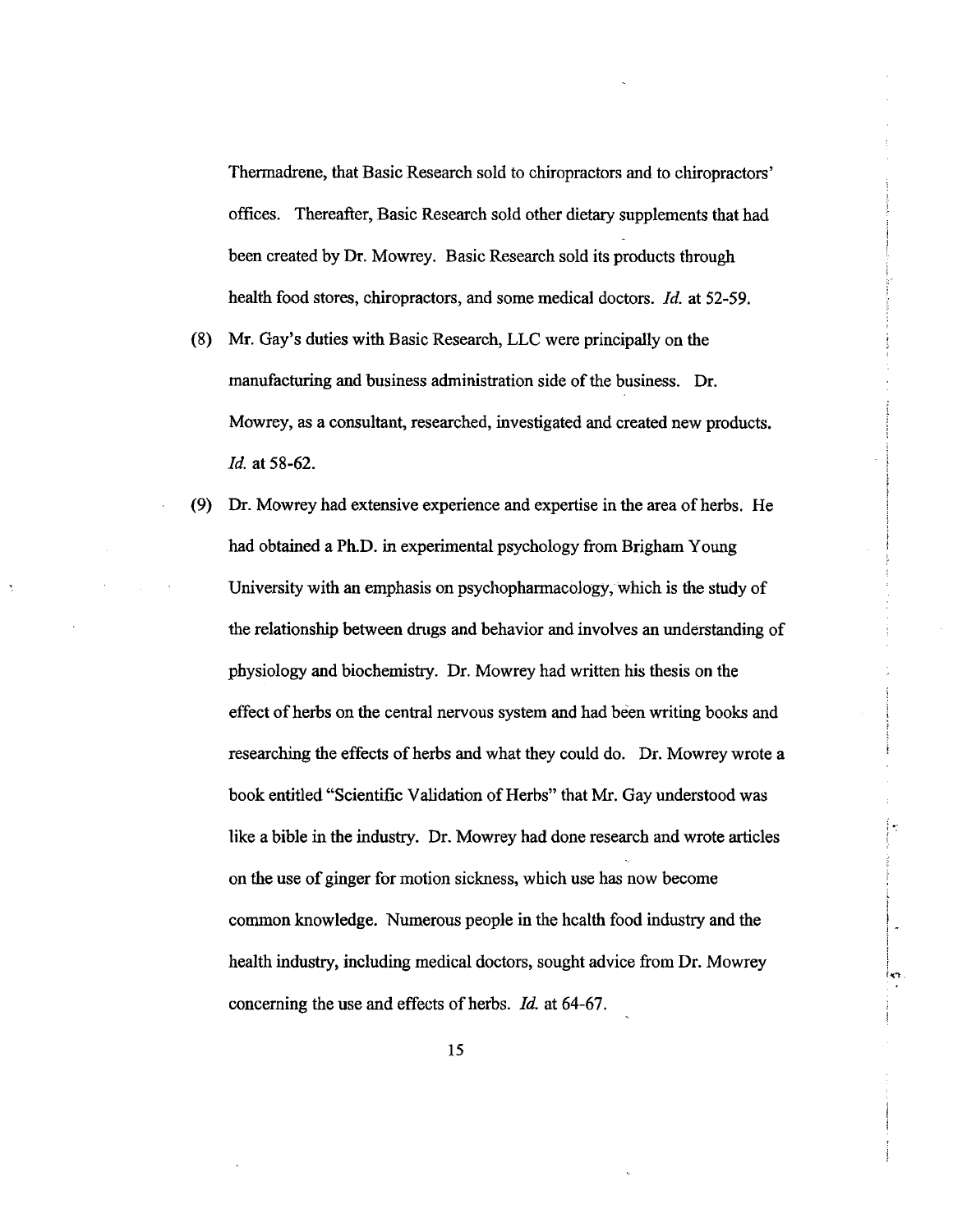- (10) Mr. Gay was only involved par-time with Basic Research, LLC until approximately 1996 when he began devotig full-time to the business. Id. at 68.
- (11) When Basic Research, LLC began developing products, Mr. Gay, based on his engineering and previous employment experience, determined that there needed to be a rigorous process in place to substantiate the products developed by the company and to ensure that in manufacturing and marketing its products, Basic Research met all applicable FDA, FTC and other laws and regulations before the company went forward with a new product or marketing. Dr. Mowrey, and later other scientists, would thoroughly seeinvestigate and research substances for possible use in products. Dr. Mowrey researched and declined to pursue numerous substances for use in new products because he believed them inadequately supported by science- in many instances despite use of the same substances in products sold by Basic Research's competitors. Dr. Mowrey maintained voluminous substantiation evidencing his research and investigation. Before Basic Research would go forward with a new product, Dr. Mowrey had to approvc the product, marketing had to approve the product, and legal counsel had to approve the product to ensure that there was a reasonable basis for believing the product worked, that the claims about the product were true, and that all laws and regulations had been complied with by the company. Anyone
	- 16

l<br>P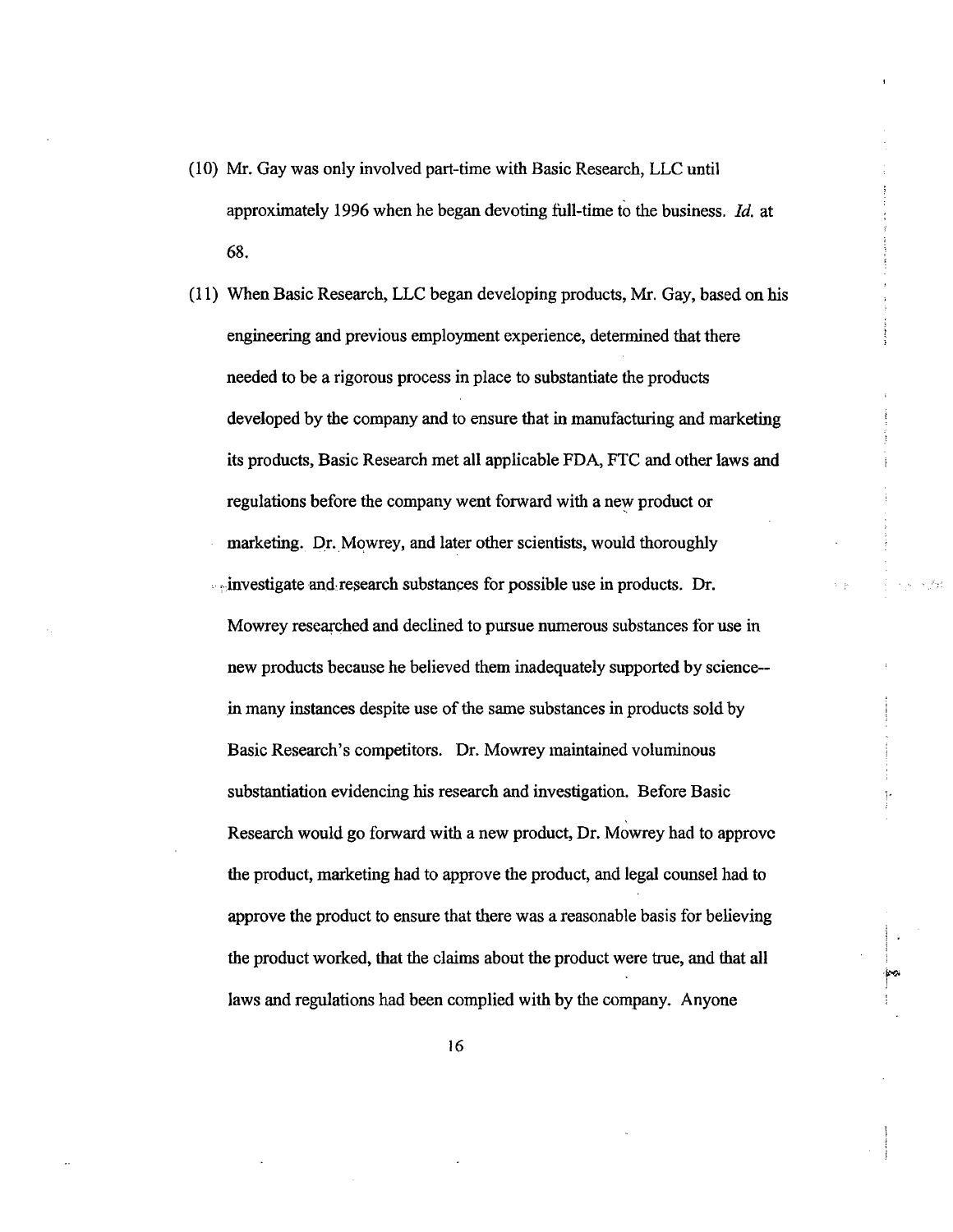involved in this process could veto any product. See generally, ld. at 52- 202.

- (12) During the early year of its existence, Basic Research did not do any significant advertising. When it later began advertising, Mr. Gay already had in place the same rigorous process described above to attempt to ensure that the ads were truthful, that there was a reasonable basis for any claims made in the ads and that all laws and regulations had been complied with by the company. *Id.*
- (13) As Mr. Gay formed new companies to manufacture and/or market new products, this same process was put into place by Mr. Gay and followed by each company. No product was ever manufactured or marketed and no ad was ever published by Basic Research or any of the companies later formed, including the limited liabilty company Respondents, unless scientific, marketing and legal all had approved the product or ad. *Id.*

 $1.15.11$ 

j'~

"

- (14) Mr. Gay was not directly involved in creating any of the ads published by the limited liability company Respondents, including the ads that are challenged in this action. He set up the processes and made sure that the processes were followed so that no ad was placed until it had been approved by scientific, marketing and legal. *Id.*
- (15) Mr. Gay did not have the scientific or legal expertise to evaluate the effcacy of the products or accuracy of the ads published. Although Mr. Gay had the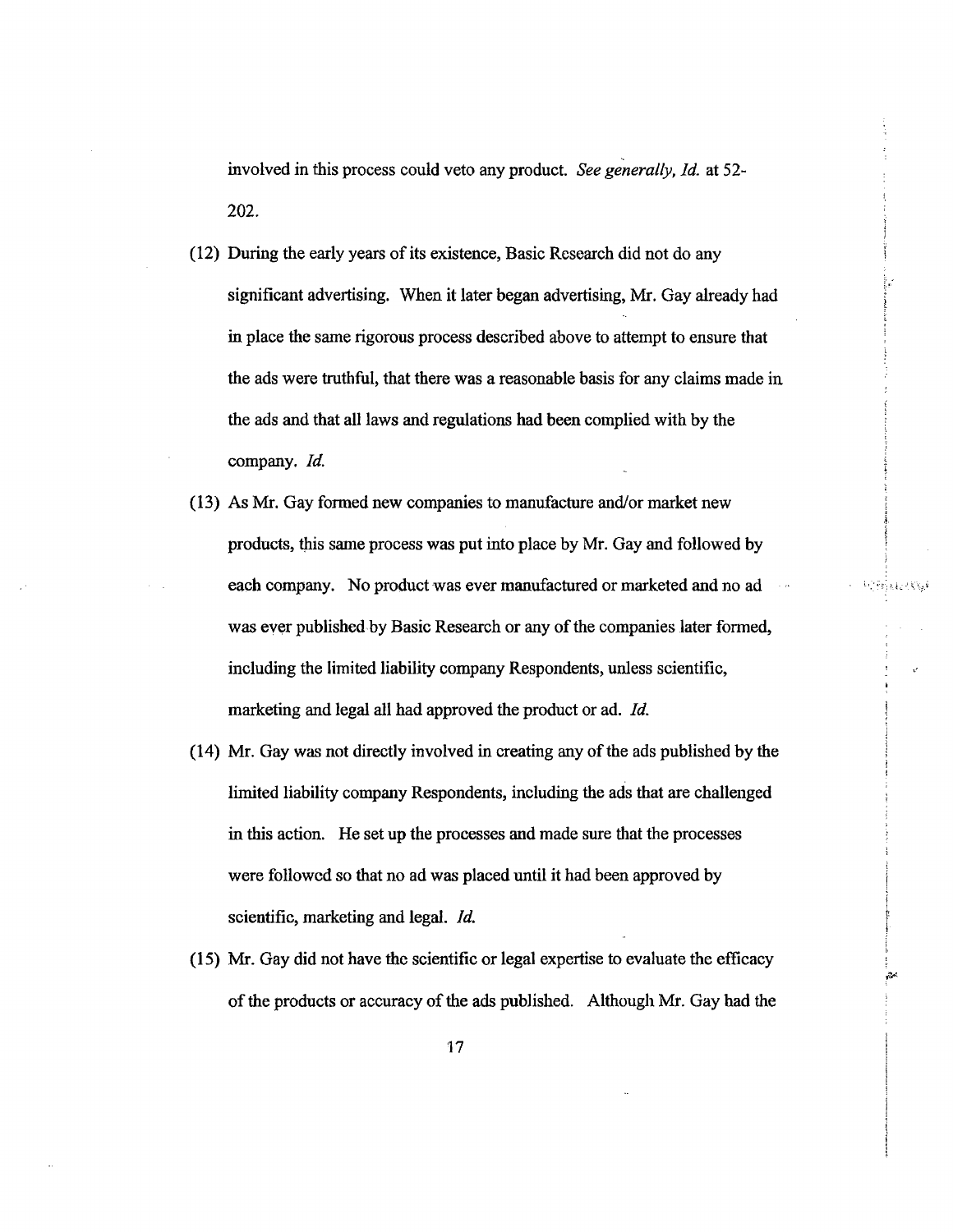ultimate authority to determine whether the ads would be published, in making his judgments he reasonably relied on the fact that scientific, marketing and legal all had approved the ads. Mr. Gay approved the ads in good faith, believing that the ads were truthful, that they complied with all applicable laws and regulations, and that there was a reasonable basis for the claims made in the ads based on the rigorous approval process the ads went through before being published, together with Mr. Gay's confidence in the competence and integrity of the individuals who approved the ads from each of the groups involved in the process.  $Id$ .

(16) The Commssion has faied to show that there is a reasonable apprehension , of future violations of the Federal Trade Commission Act ("FTCA") by Mr. Gay.

#### CONCLUSIONS OF LAW

A. Mr. Gay is not individually liable for restitution because he acted reasonably and in good faith in approving the ads published by the limited liabilty company Respondents. Mr. Gay did not have actual knowledge of material misrepresentations nor was he recklessly indifferent to the truth or falsity of any misrepresentations, nor did he have an awareness of a high probabilty of fraud and intentionally avoid the truth.

18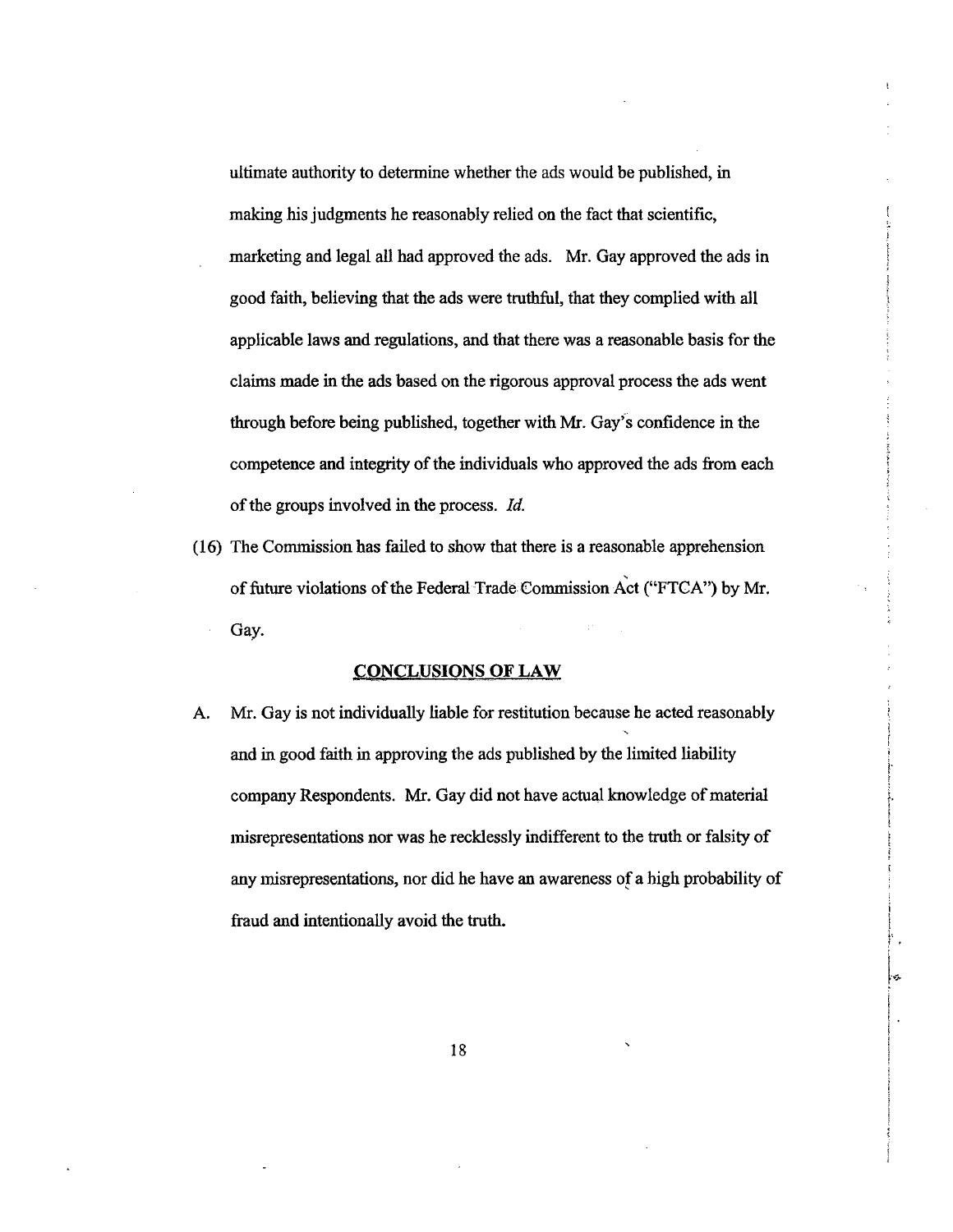B. No injunctive relief would be appropriate agaist Mr. Gay because there is no reasonable apprehension of futue violations of the FTGA by him.

in which we filed

 $\frac{3}{3}$ 

 $\mathfrak{f}$  .

Îκ

.'

¡ i i  $\vert$  . ¡

 $^{*a}$ 

19

.':.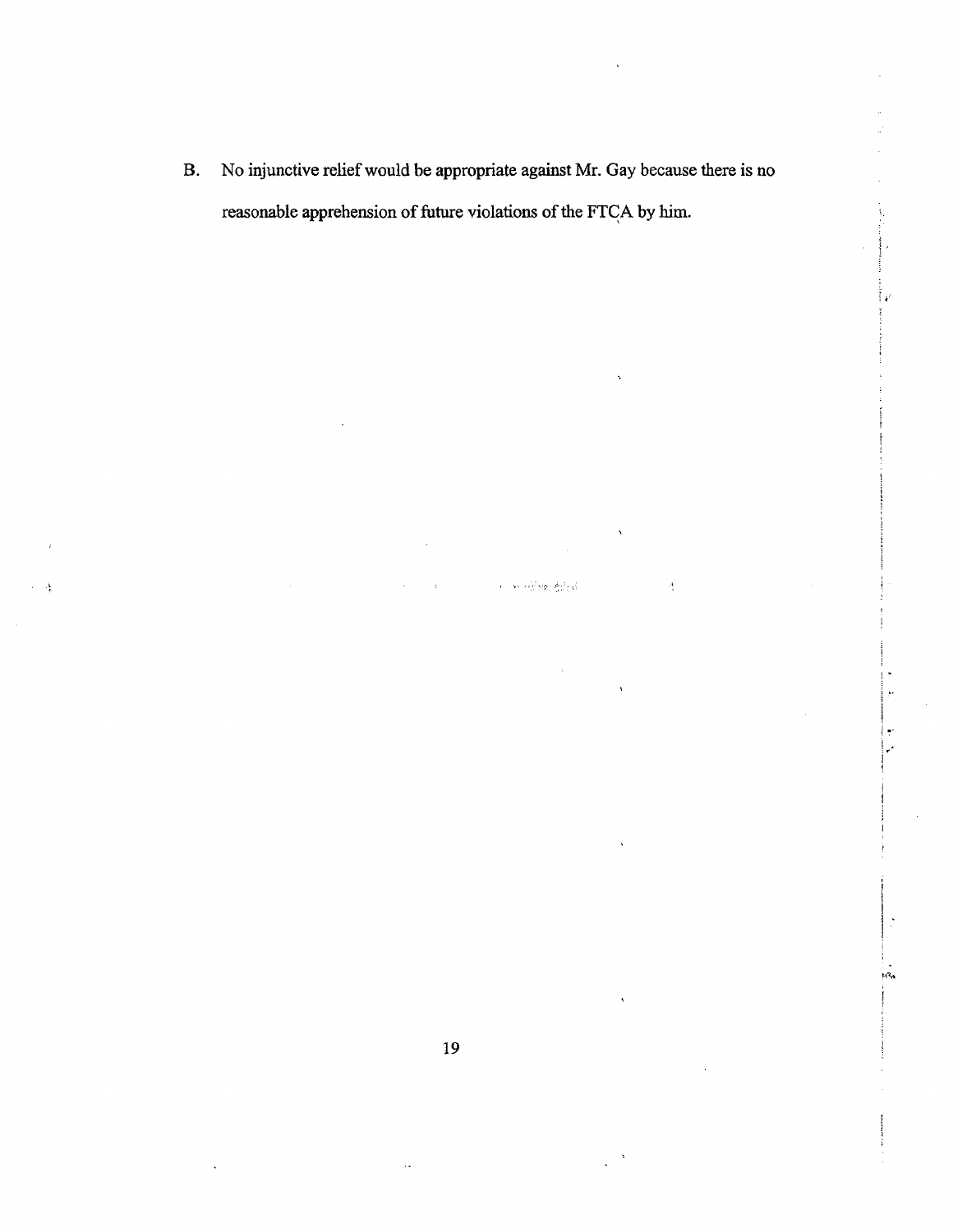#### CERTIFICATE OF SERVICE

I hereby certify that on the  $10^{th}$  day of February, 2006, I caused the foregoing **TRIAL** BRIEF OF DENNIS GAY to be filed and served as follows:

(1) an original and one paper copy send via hand delivery. One electronic copy in PDF format emailed to:

> Donald S. Clark, Secretar Federal Trade Commission 600 Pennsylvania Avenue, NW Room H-159 Washington, DC 20580 Email: secretary@ftc.gov

(2) three paper copies and one electronic copy in PDF format on two CD-Roms filed by hand delivery to:

> The Honorable Stephen J. McGuire Chief Administrative Law Judge 600 Pennsylvania Avenue, NW, Room H-l 12 Washington, D.C. 20580

r -~" -'; '-. . . (3) one paper copy by fist class U.S. Mail to

> James Kohm Associate Director, Enforcement U.S. Federal Trade Commission 601 New Jersey Avenue, N.W. Washington, D.C. 20001

(4) one paper copy by first class U.S. mail and electronic PDF copy by email:

Laureen Kapin Laura Schneider Joshua S. Milard Edwin Rodriquez Walter C. Gross III Lemuel W. Dowdy Edwin Rodriguez Federal Trade Commission 600 Pennsylvania Ave, NW, Suite NJ-2122 Washington, D.C. 20580 Email: lkapin@ftc.gov

20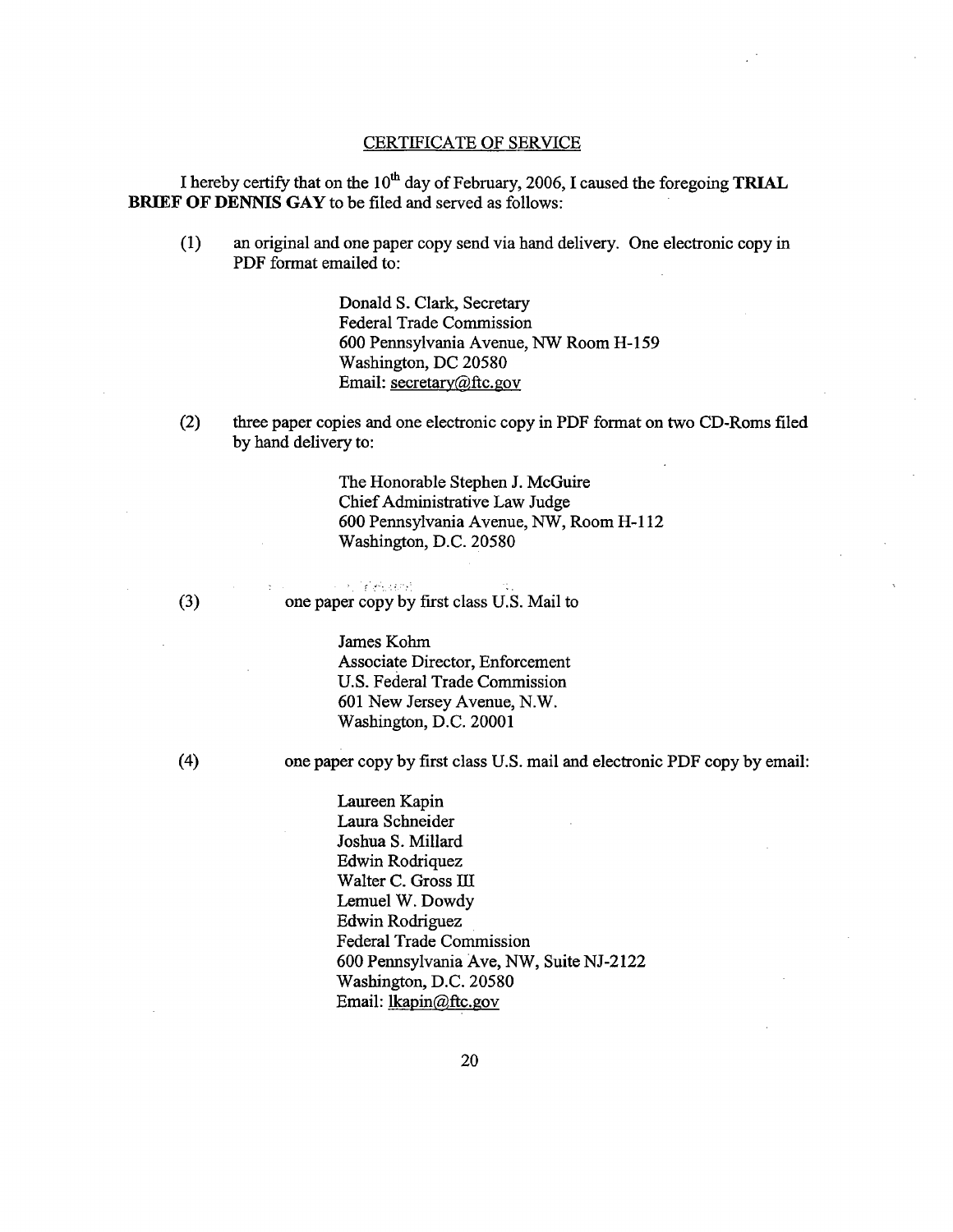(5) one paper copy by fist class U.S. mail:

Stephen E. Nagin Nagin, Gallop & Figueredo, PA 18001 Old Cutter Road, Suite 556 Miami, FL 33157 Email: snagin@ngf-law.com

Jonathan W. Emord Emord & Associates, P.C. 1800 Alexander Bell Drive Suite 200 Reston, VA 20191 Email: jemord@emord.com

Ronald F. Price PETERS SCOFIELD PRICE . 310 Broadway Center 111 East Broadway, #1100 Salt Lake City, Utah 84111 Email:  $rfp@psplawyers.com$ 

Mitchell K.Friedlander c/o Compliance Department 5742 West Harold Gatty Drive Salt Lake City, Utah 84116<br>Email: mkf555@msn.com

 $Rot\_f$